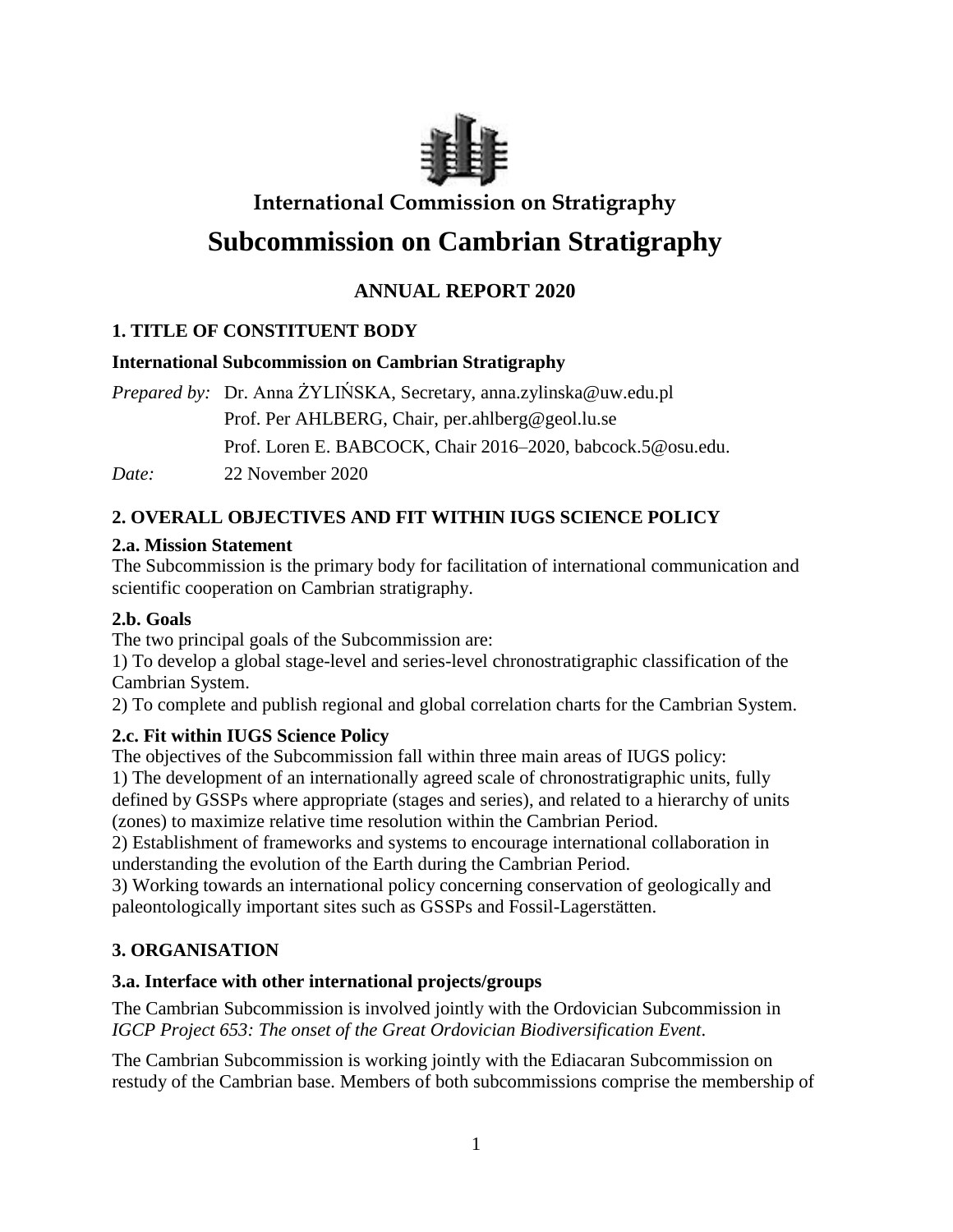the Terreneuvian/Fortunian Working Group. During recent years, for instance in 2017 and 2019, joint meetings of the Ediacaran and Cambrian subcommissions have been organized.

### **3.b. Current officers for 2020–2024**

*Chair:* Per Ahlberg (Sweden) [per.ahlberg@geol.lu.se](mailto:per.ahlberg@geol.lu.se) *Vice-Chair:* Maoyan Zhu (China) [myzhu@nigpas.ac.cn](mailto:myzhu@nigpas.ac.cn) *Secretary:* Anna Żylińska (Poland) [anna.zylinska@uw.edu.pl](mailto:anna.zylinska@uw.edu.pl)

*Webperson:* Michael Streng (Uppsala, Sweden) michael.streng@geo.uu.se

# **4. EXTENT OF NATIONAL/REGIONAL/GLOBAL SUPPORT FROM SOURCES OTHER THAN IUGS**

 $N/A$ 

### **5. CHIEF ACCOMPLISHMENTS AND PRODUCTS IN 2020**

- The Cambrian chapter ('The Cambrian Period' by Peng, S.C., Babcock, L.E. & Ahlberg, P.) for the book *Geologic Time Scale 2020* was completed and the entire volume was published by Elsevier in November 2020. The chapter has been updated, contains a wealth of new information, and will form a basis for discussions on how to define the remaining undefined series and stages.
- In November 2020, the Working Group on Cambrian Stage 10 provided its recommendation on which stratigraphic horizon to be used to mark the stage. Two options were considered: at the FAD of *Lotagnostus americanus* and at the FAD *Eoconodontus notchpeakensis*. The WG overwhelmingly recommended that the base of provisional Stage 10 should be at the FAD of *Lotagnostus americanus* (sensu Peng et al. 2015), and the FAD of *Eoconodontus notchpeakensis* should be used for subdividing Stage 10 into two substages.
- Landing et al. (2020) and Officers of the Subcommission (Zhu et al. 2020) attempted to clarify the carbon isotope stratigraphy in the uppermost Cambrian and the concept of the TOCE and HERB excursions in two separate papers published in *Geological Magazine*, albeit with different views (see https://doi.org/10.1017/S0016756820000382 and https://doi.org/10.1017/S0016756820001120).

#### **6. SUMMARY OF EXPENDITURE IN 2020**

| Since this has been an exceptional year because of the covid-19  |           |  |
|------------------------------------------------------------------|-----------|--|
| pandemic, we had to cancel a number of activities, including an  |           |  |
| Annual meeting. For the same, and other reasons, we also had     |           |  |
| to postpone a planned Cambrian field conference in Siberia. This |           |  |
| implies that the expenditures for 2020 is zero dollars.          | \$ 00.00  |  |
| SUBTOTAL 2020 expenditures                                       | \$ 00.00  |  |
| To be carried forward to 2021                                    | \$4845.00 |  |

### **7. SUMMARY OF INCOME IN 2020**

| Carried forward from 2019 | \$1345.00 |
|---------------------------|-----------|
| <b>ICS</b> Allocation     | \$3500.00 |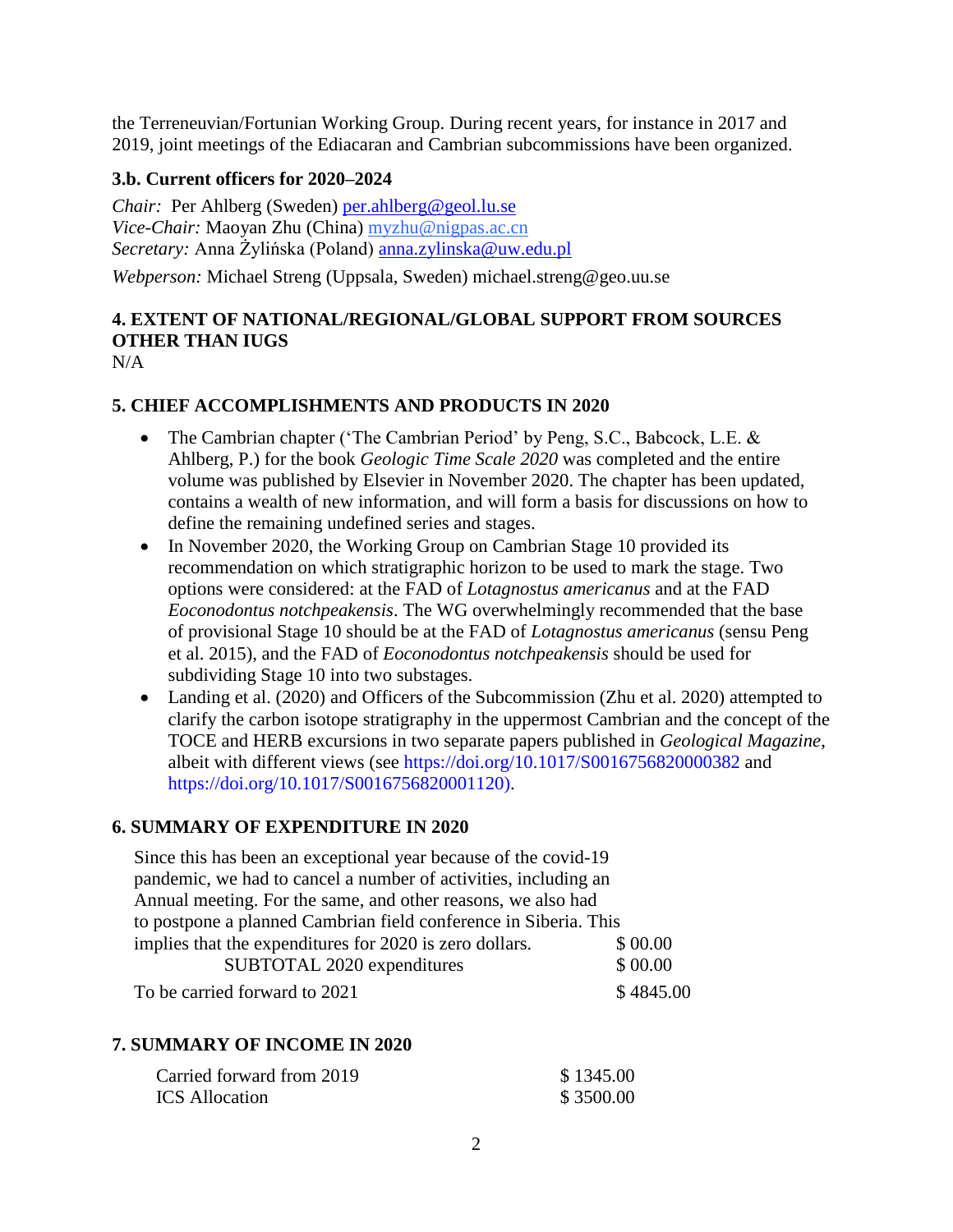SUBTOTAL 2020 income \$4845.00

### **8. BUDGET REQUESTS FROM ICS IN 2021**

Since it has been an exceptional year and we had to cancel all activities, including an Annual meeting, a considerable amount of money is left from 2020, and the budget request for 2021 is therefore modest (USD 2000). The covid-19 pandemic will likely continue for a long time and we plan to hold a virtual Annual meeting, perhaps located in Poland or Spain. If it is possible to arrange for small groups of colleagues to produce virtual field trips, the online meeting can include such field trips.

The money carried forward from 2020 will be saved for a Cambrian field conference in Siberia, which will hopefully be organized in 2022 by Pavel Yu. Parkhaev, Moscow. At this expensive field meeting, we will have the opportunity to examine and discuss stratigraphic issues surrounding the remaining undefined stages and the base of the Cambrian GSSP.

| PLANNED EXPENDITURES FOR 2021<br>Virtual conference and Annual meeting, including<br>virtual field $trip(s)$ | \$2000.00 |
|--------------------------------------------------------------------------------------------------------------|-----------|
| <b>TOTAL 2021 PLANNED EXPENSES</b>                                                                           | \$2000.00 |
| <b>ICS 2021 BUDGET REQUEST</b>                                                                               | \$2000.00 |

### **9. OBJECTIVES AND WORK PLAN FOR NEXT YEAR (2021)**

In 2021 the Cambrian Subcommission will continue work toward defining GSSPs for its remaining provisional stages.

- Arrival at a decision on how to define Stage 10 in 2021 (two options: at the FAD of the agnostoid *Lotagnostus americanus* or at the FAD of the conodont *Eoconodontus notchpeakensis*); then to arrive at decisions on stages 2, 3, and 4 in subsequent years.
- Continue examining issues surrounding definition of the Cambrian GSSP.

### **10. KEY OBJECTIVES AND WORK PLAN FOR THE NEXT FOUR YEARS (2021– 2025)**

The principal objective of the Subcommission is to narrow possibilities for horizons and GSSP stratotypes for the remaining undefined stages, which are provisionally identified as stages 2, 3, 4, and 10. The ISCS has developed a prioritized plan for formalizing definition of the remaining undefined GSSPs. The plan is:

- Provisional Stage 10 is expected to be defined next, and a decision on a GSSP will likely be made in 2021.
- Following a decision on Stage 10, provisional stages 2, 3, and 4, are expected to be defined in rapid succession. A decision on the preferred GSSP horizon of any one of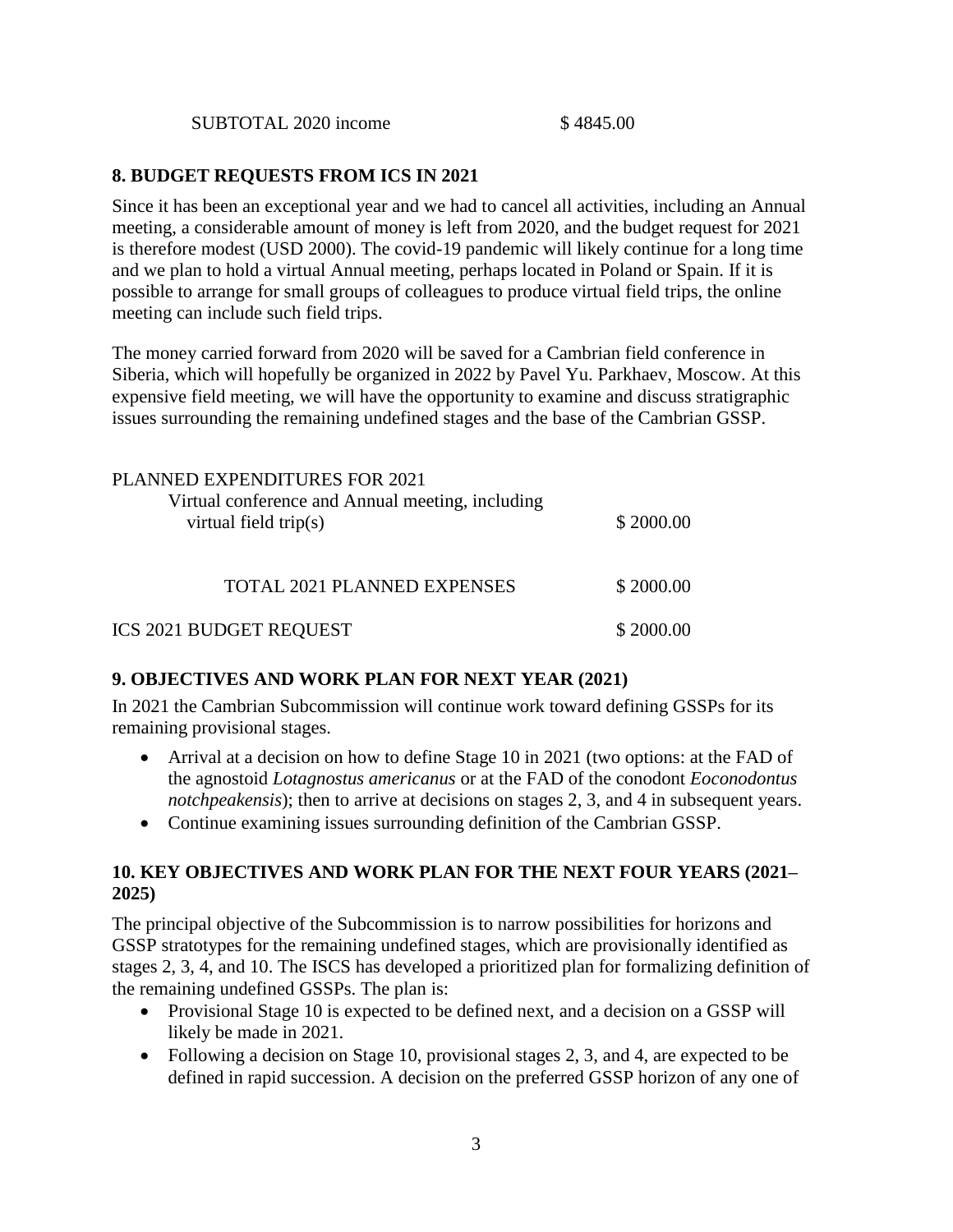the three stages will restrict choices for the remaining two stages, so the ISCS is approaching work toward definition of the three stages as closely linked.

 A more long-term objective is re-examination of the Cambrian GSSP (Terreneuvian Series, Fortunian Stage). Imprecision in correlating the lower boundary of the Cambrian System has been encountered on all palaeocontinents, and the ISCS is now engaged in seeking a practical solution to remedy the problem (see Babcock, L.E. et al. 2014: Proposed reassessment of the Cambrian GSSP. *J. of African Earth Sci. 98*, 3–10). A decision on how to proceed with the Cambrian GSSP is expected to be made following ratification of GSSPs for stages 2, 3, and 4.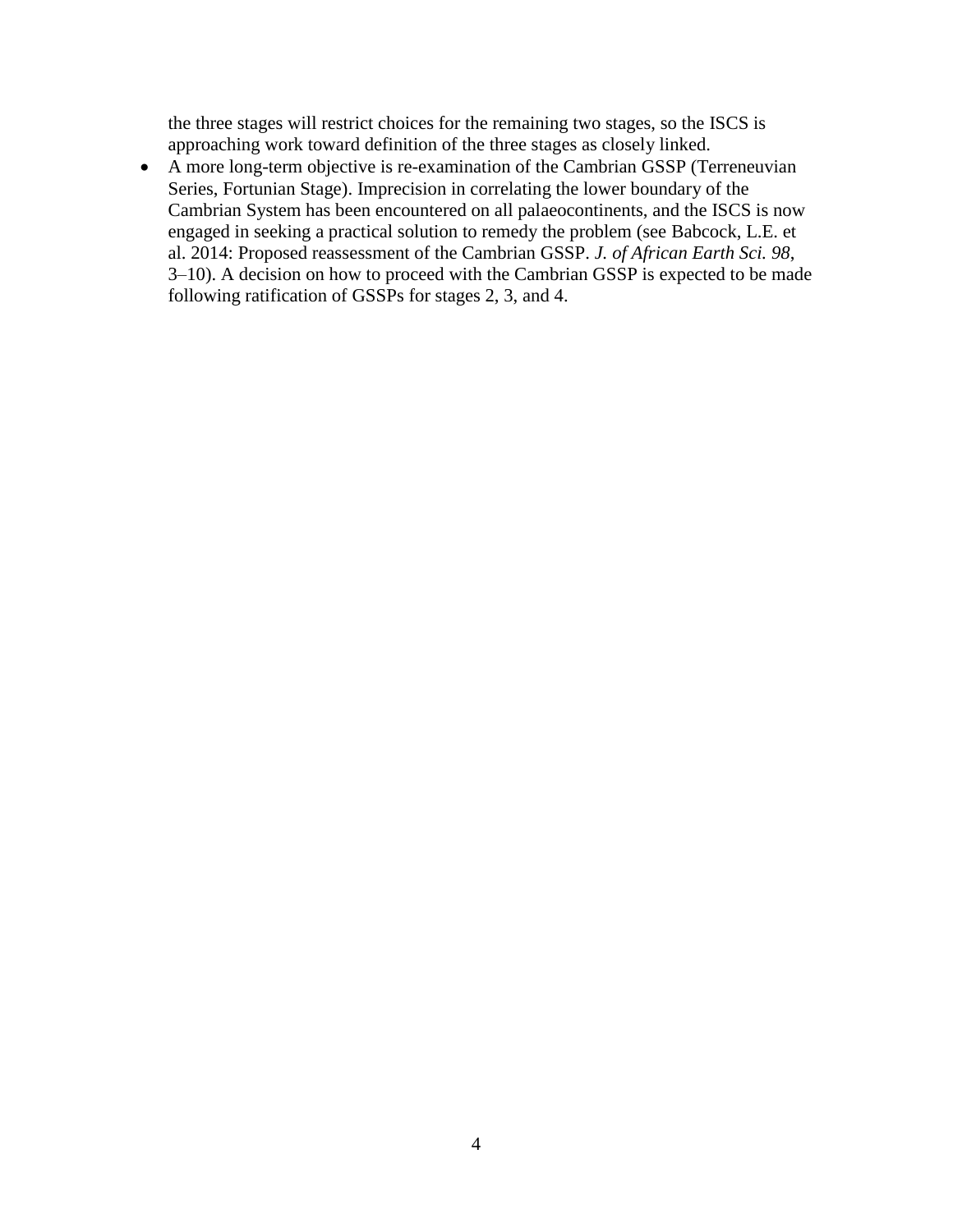# **APPENDIX**

#### *Subcommission officers (2020–2024)*

*Chairman:*Per Ahlberg, Department of Geology, Sölvegatan 12, SE-223 62 Lund, Sweden; Tel. +46 46 2227870, +4679 532 92 09 (mobile); [per.ahlberg@geol.lu.se](mailto:per.ahlberg@geol.lu.se)

*Vice-Chair:* Maoyan Zhu, Nanjing Institute of Geology and Palaeontology, Chinese Academy of Sciences, 39 East Beijing Road, Nanjing, 210008, China); Tel. 0086-25-83282159; [myzhu@nigpas.ac.cn](mailto:myzhu@nigpas.ac.cn)

*Secretary:* Anna Żylińska, Department of Historical Geology, Regional Geology and Palaeontology, Faculty of Geology, University of Warsaw, Żwirki i Wigury 93, PL-02-089 Warszawa, Poland; Tel. +48 225540448, +48 5011828678 (mobile); [anna.zylinska@uw.edu.pl](mailto:anna.zylinska@uw.edu.pl)

#### *List of Voting Members (including officers) for 2020–2024*

- 1. Per Ahlberg, Department of Geology, Sölvegatan 12, SE-223 62 Lund, Sweden; Tel. +46 46 2227870, +4679 532 92 09 (mobile); [per.ahlberg@geol.lu.se](mailto:per.ahlberg@geol.lu.se)
- 2. José-Javier Álvaro, Instituto de Geociencias (CSIC-UCM), Dr Severo Ochoa 7, 28040 Madrid, Spain; ji.alvaro@csic.es
- 3. Loren E. Babcock, School of Earth Sciences, 125 South Oval Mall, The Ohio State University, Columbus, OH 43210, USA; Tel. +1 614 315 6431; [babcock.5@osu.edu](file:///C:/Users/pra/AppData/Local/Temp/babcock.5@osu.edu)
- 4. Gabriella Bagnoli, Department of Earth Sciences, University of Pisa, Via S. Maria, 53, 56126 Pisa, Italy; [bagnoli@dst.unipi.it](mailto:bagnoli@dst.unipi.it)
- 5. Glenn A. Brock, Dept. of Biological Sciences, Macquarie University, NSW 2109, Australia; Tel. +61-2-98508335; [glenn.brock@mq.edu.au](mailto:glenn.brock@mq.edu.au)
- 6. Olaf Elicki, Geological Institute, TU Bergakademie Freiberg, Bernhard-von-Cotta-Straße 2, 09599 Freiberg, Germany; +49 (0)3731-39-2435; [elicki@geo.tu-freiberg.de](mailto:elicki@geo.tu-freiberg.de)
- 7. Gerd Geyer, Bayerische Julius-Maximilians-Universität, Lehrstuhl für Geodynamik und Geomaterialforschung Am Hubland, D - 97074 Würzburg, Germany; Tel. +49- 931-31-85415; [gerd.geyer@uni-wuerzburg.de](mailto:gerd.geyer@uni-wuerzburg.de)
- 8. Rodolfo Gozalo, Valencia, Dept. Botánica y Geología Universitat de Valencia, C/ Dr. Moliner 50, E-46100-Burjassot, Spain; Tel. +3) 963544398; [rodolfo.gozalo@uv.es](mailto:rodolfo.gozalo@uv.es)
- 9. Peter (ʻPierre') D. Kruse, South Australian Museum, Adelaide, SA, 5000, Australia; [archaeo.kruse@gmail.com](mailto:archaeo.kruse@gmail.com)
- 10. Malgorzata Moczydlowska-Vidal, Department of Earth Sciences, Palaeobiology, Uppsala University, Villavägen 16, SE 752 36 Uppsala, Sweden; Tel. + 46 18-471 2743; [malgo.vidal@pal.uu.se](mailto:malgo.vidal@pal.uu.se)
- 11. Elena B. Naimark, Borissiak Paleontological Institute of the Russian Academy of Sciences, Profsoyuznaya 123, Moscow 117997, Russia; [naimark@paleo.ru](mailto:naimark@paleo.ru)
- 12. Shanchi Peng, State Key Laboratory of Palaeobiology and Stratigraphy, Nanjing Institute of Geology and Palaeontology, Chinese Academy of Sciences, 39 East Beijing Road Nanjing 210008, China; [scpeng@nigpas.ac.cn](mailto:scpeng@nigpas.ac.cn)
- 13. Tae-Yoon S. Park, Division of Polar Earth-System Sciences, Korea Polar Research Institute, 26 Songdomirae-ro Yeonsu-gu, Incheon 21990, Republic of Korea; [typark@kopri.re.kr](mailto:typark@kopri.re.kr)
- 14. Pavel Yu. Parkhaev, Borissiak Paleontological Institute, Russian Academy of Sciences, Profsoyuznaya 123 Moscow 117647 Russia; Tel. +7 495 339 2055; [pparkh@paleo.ru](mailto:pparkh@paleo.ru)